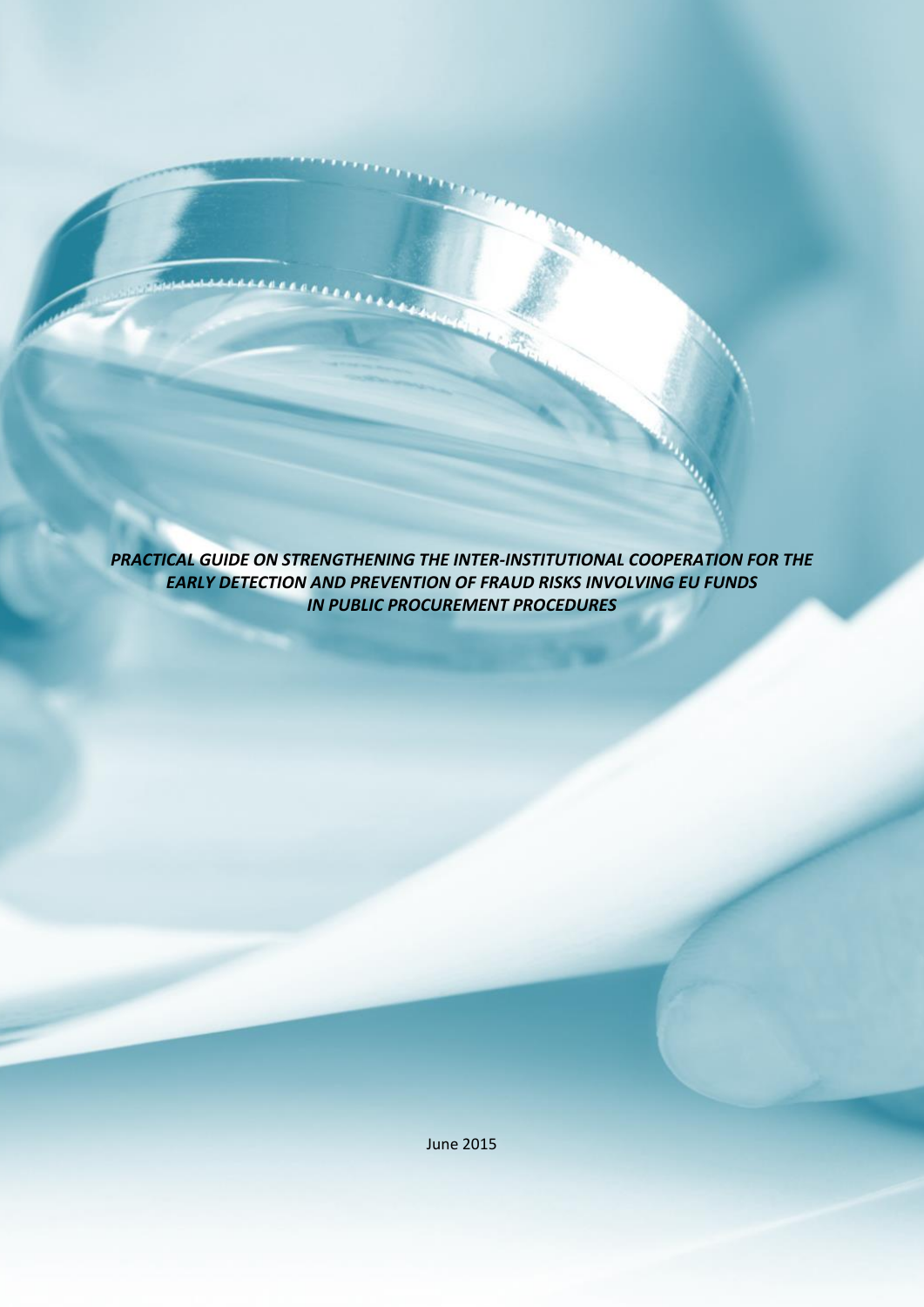This *Practical Guide* is part of the project *Effective coordination of control systems for preventing fraud with Structural Funds in New EU Member States*, which was implemented by the Institute for Public Policy (IPP) and financed under the HERCULE Programme III – 2014 – LEGAL TRAINING AND STUDIES of the European Anti-Fraud Office within the European Commission.

The Guide is primarily addressed to the authorities having a management and control role in the projects financed from Structural Funds, namely the Managing Authorities, the Intermediate Bodies, the Audit Authority, the Certifying and Paying Authority, the Anti-Fraud Department, but also to other supervisory and control agencies (e.g. the National Integrity Agency, the new National Public Procurement Agency) and it is aimed to provide information on *the categories of cases (mainly public procurement) most exposed to the risk of irregularity and ultimately fraud* in EU-funded projects.

The Guide is intended to supplement the current legal provisions on fraud schemes and indicators, as set out in *Government Decision No 875/2011 approving the implementing rules for Government Emergency Order No 66/2011 on preventing, finding and sanctioning irregularities in the granting and use of European funds,* with specific recommendations to strengthen the current management and control system in terms of identifying those areas most at risk of irregularity/fraud and concentrating efforts in these areas.

### **Authors:**

Adrian Moraru, Project Manager, Institute for Public Policy Elena Tudose, Researcher, Institute for Public Policy



This Practical Guide is developed with the financial support of the European Union under the Hercule Programme III (2014-2020). This Programmes is implemented by the European Commission and was created to protect the financial interests of the EU (for more information, please please visit [http://ec.europa.eu/anti\\_fraud/aboutus/funding/index\\_en.htm\)](http://ec.europa.eu/anti_fraud/about-us/funding/index_en.htm). The material only reflects the opinions and views of IPP and the Commission is not responsible for any form of use of the information.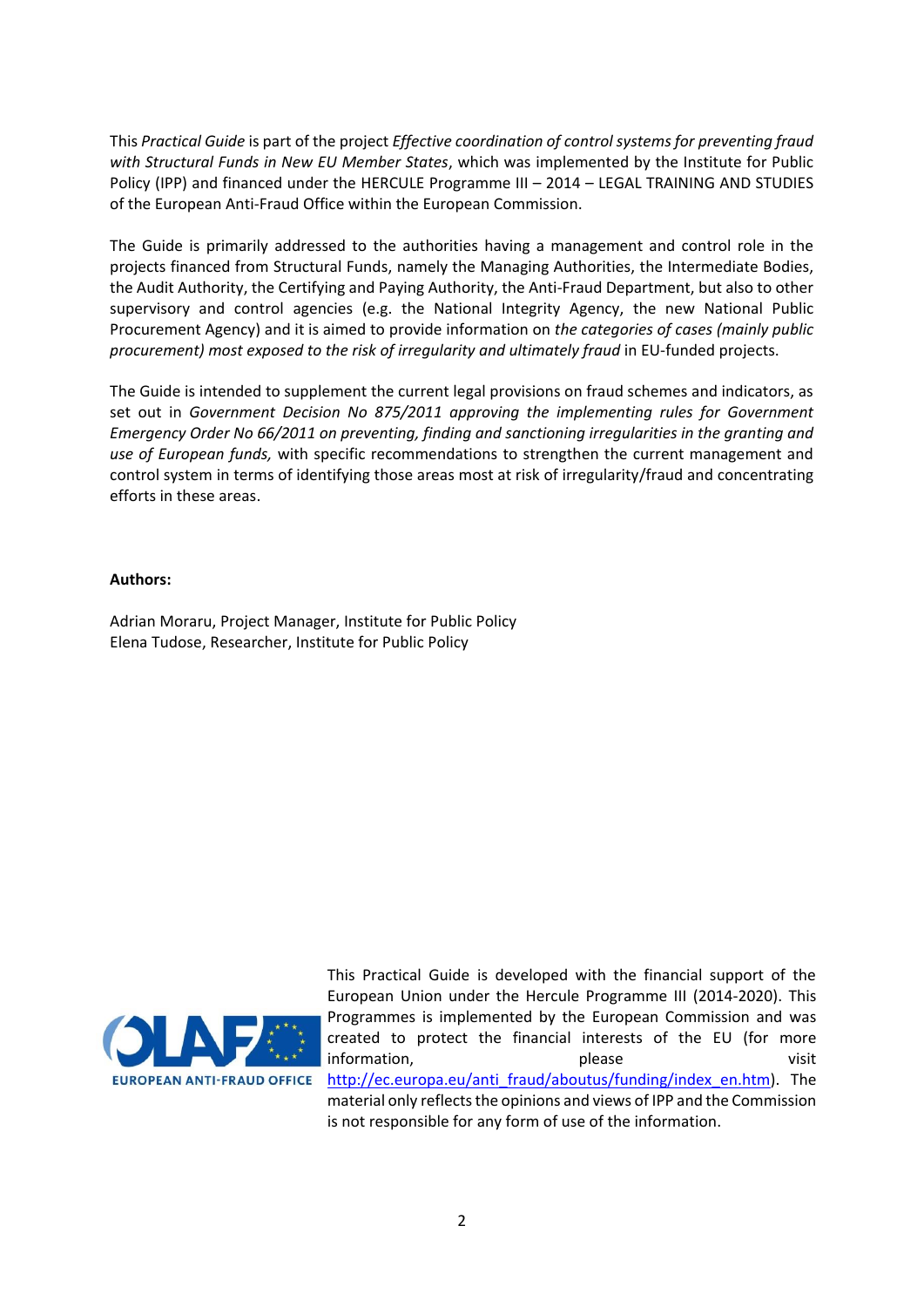# **The European institutional system responsible for preventing/detecting and sanctioning fraud affecting the financial interests of the European Union in relation to Structural Funds**

#### **DG OLAF – European Anti-Fraud Office**

**OLAF** is part of the European Commission and falls under the responsibility of the Commissioner for Budget and Human Resources.

OLAF is authorized to conduct, in complete independence:

- Internal investigations, within any European institution or body funded by the EU budget
- **External investigations, i.e. nation-wide,** whenever the EU budget is involved. For this purpose, *OLAF may conduct controls and inspections at the premises of economic operators, in close cooperation with the relevant authorities of the Member State or third country in question*.

OLAF receives, from various sources, an increasing volume of information on potential fraud and irregularities. In most cases, such information results from the controls performed by those responsible for the management of the EU funds in the Member States or within the institutions.

The open cases fall within one of these four categories:

- **Internal investigations:** administrative investigations within the EU institutions and bodies in order to detect fraud, corruption and any other illegal activities affecting the financial interest of the EU, including any serious misconduct in relation to the performance of their professional duties.
- **External investigations:** administrative investigations outside the EU institutions and bodies in order to detect fraud or other irregularities by natural persons or legal entities. The cases are classified as external investigations under which OLAF provides most of the related materials.
- **Coordination:** OLAF contributes to the investigations conducted by the national authorities or other EU bodies, by enabling the collection and exchange of information and by establishing contacts
- **Legal assistance:** the relevant authorities of a Member State or third country conduct a criminal investigation with assistance from OLAF.

#### **OLAF Supervisory Committee**

It consists of five independent experts appointed by agreement of the European Parliament, the Council and the Commission for a five-year term.

# **Committee on Budgetary Control of the European Parliament**

It monitors how the EU budget is used and cooperates closely with OLAF, paying special attention to the laws on fighting fraud and other irregularities.

#### **European Court of Auditors**

It controls the EU finances and helps the European Parliament and the Council to monitor how the EU budget is implemented, providing reports and guidelines on financial management, as well as other activities. The Court of Auditors verifies whether the financial operations were properly recorded, legally executed and managed, in order to ensure efficiency and achieve savings. The Court of Auditors informs OLAF whether it has any suspicions about possible fraud or acts of corruption.

### **European Public Prosecutor's Office\***

The provisions concerning the establishment of a European Public Prosecutor's Office are listed as a priority on the future EU agenda. Its power shall be to investigate, pursue and prosecute the perpetrators of offences affecting the EU budget.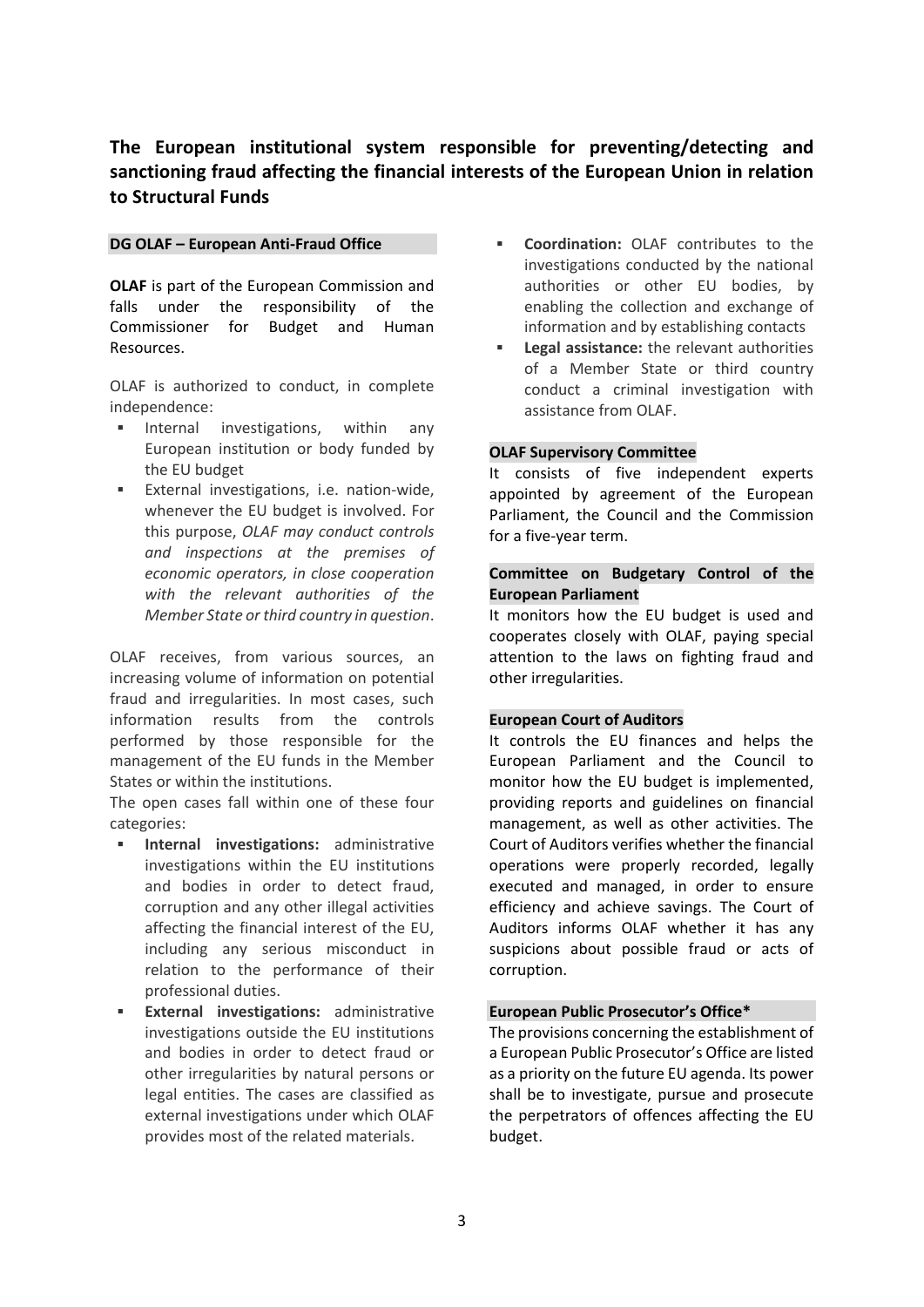# **Mechanism for referral/handling investigations at the level of the European Anti-Fraud Office**



**Information received:**

- from public sources (including the EU institutions and
- Member States) • from private sources (including
- citizens, the private sector and whistleblowers)



**SELECTION** 

The selection and review unit formulates an opinion on the opening or dismissal of a case, taking into account the extent to which the information:

- falls within the competence of OLAF
- is enough to open an investigation
- falls within the scope of investigative priorities

**STAGE**



The Director General opens/ dismisses a case



**CASE DISMISSED**

**Investigation:** 1. The investigation

# **INVESTIGATION STAGE**



*Source: The Booklet Lupta UE împotriva fraudei și a corupției* **(***EU's Fight Against Fraud and Corruption***)***, March 2014*

Member States concerned.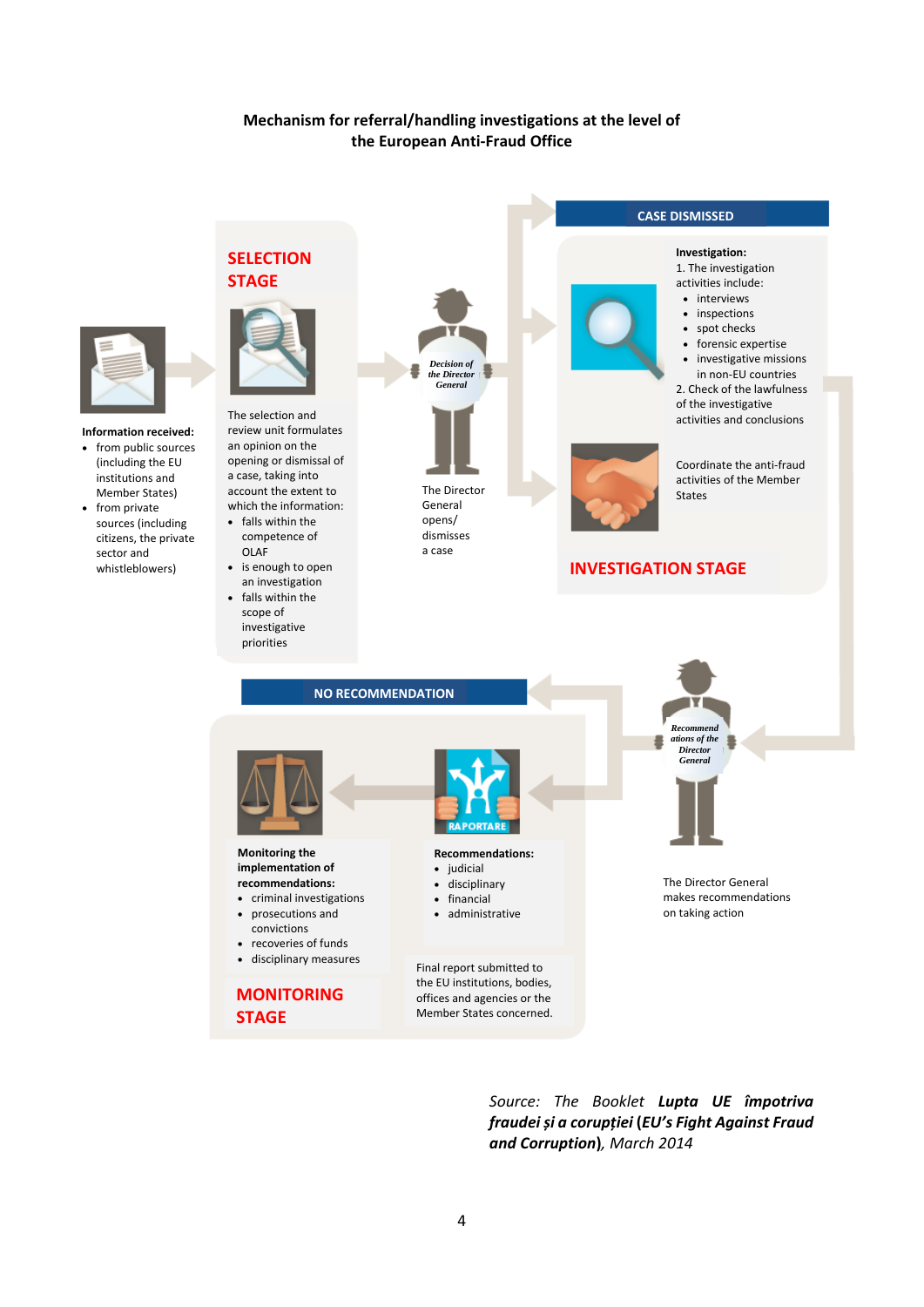# **The Romanian legislative and institutional system for preventing, finding and sanctioning irregularities/fraud in using EU funds**

**The main legislative acts** currently regulating how to prevent, find and sanction irregularities/fraud in using EU funds are:

- **Government Emergency Order No 66/2011 on preventing, finding and sanctioning irregularities in the granting and use of European funds and/or national public funds related thereto**, as subsequently amended and supplemented;
- **Government Decision No 875/2011 approving the implementing rules for Government Emergency Order No 66/2011**, as subsequently amended and supplemented.

**The main institutions** entrusted with **finding irregularities, imposing sanctions in the form of financial corrections and investigating suspected fraud** are:

- **A. Management of the EU funds**
- *Managing Authorities*
- *Agency for Payments and Intervention in Agriculture*
- *Central Finance and Contracting Unit*
- *National authorities responsible for Romania's participation in other EUfunded programmes*

The activity of finding irregularities and establishing budgetary debts/financial corrections is carried out by the competent authorities in managing EU funds, through **control structures established therein for this purpose,** except where such structure finds itself in incompatibility (Article 20 (3) of GEO No 66/2011).

The competent authorities in managing EU funds **may delegate activities of finding irregularities and establishing budgetary debts to Intermediate Bodies** operating within a public institution.

Finding irregularities and establishing the budgetary debts are carried out by a control structure within the Ministry of Public Finance, at the request of the competent authority in managing EU funds or the certifying authority, in cases of incompatibility or when it finds that the control structures failed to properly investigate the findings with financial implications or possible financial implications.

Whenever the competent authorities in managing EU funds identify sings of a possible fraud/attempted fraud in their normal work of examining the payment/reimbursement applications submitted by the beneficiaries or as a result of spot checks, they are required to immediately notify the Anti-Fraud Department and to provide the latter with all the information they have available.

**B. Certification**

# *Certifying and Paying Authority – Ministry of Public Finance*

The competent authorities in managing EU funds and the certifying authorities are required to implement the financial corrections based on the debt securities issued by the competent authorities.

For the non-reimbursable Community funds intended to support the agriculture and the rural development, the Audit Authority acts as the **certification body**.

- **C. Audit**
- *Audit Authority*

In order to fulfil certain obligations in the field of external audit incumbent upon Romania as an EU Member State, the **Audit Authority** was established and is operating for the nonreimbursable pre-accession funds granted to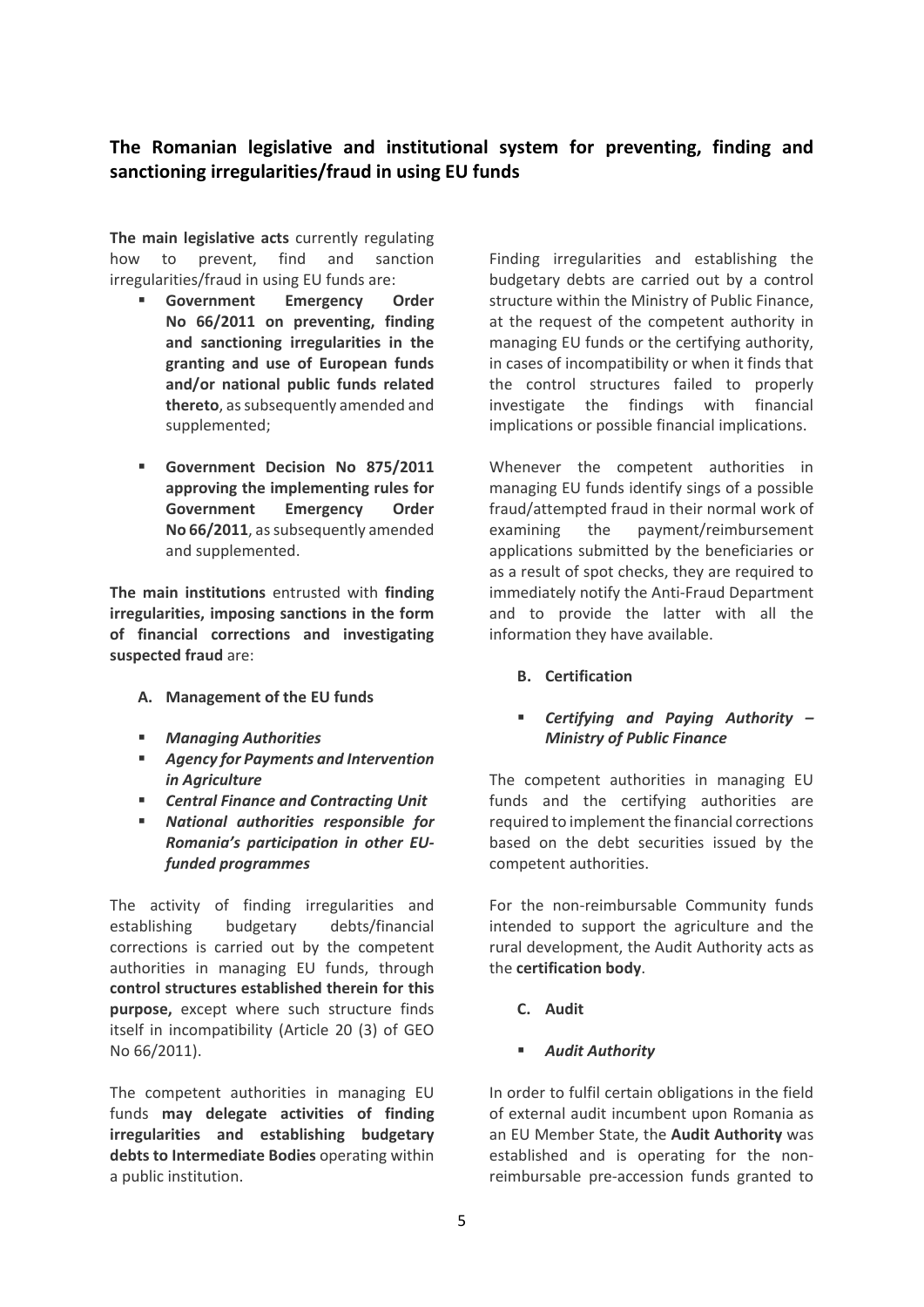Romania by the EU under the Phare, ISPA and SAPARD programmes, for the structural and cohesion funds, for the European Agricultural Guarantee Fund, for the European Agricultural Fund for Rural Development, for the European Fisheries Fund, and for the funds granted in the post-accession period.

**D. Control**

### *Anti-Fraud Department*

DLAF acts as the liaison institution with the European Anti-Fraud Office – OLAF within the European Commission and as a coordinator of the fight against fraud. It has the following tasks:

a) to ensure and facilitate cooperation between the national institutions involved in protecting the financial interests of the EU in Romania, among which the European Anti-Fraud Office - OLAF and the relevant public authorities of the other EU Member States or those countries which receive financial assistance from the EU;

b) to undertake or coordinate control actions to detect irregularities, fraud and other illegal activities related to the management, the obtainment and the use of EU funds and the related cofinancing activities, and any other funds covered by the financial interests of the EU, including loans and guarantees granted by the European Investment Bank;

c) to undertake or coordinate control actions to detect irregularities, fraud and other illegal activities affecting the financial interests of the EU in Romania through the illegal reduction of one's own resources;

d) to collect, analyse and process data and conduct statistical research regarding the protection of the EU financial interests in Romania;

e) to initiate or endorse draft legislative acts aimed at protecting the financial interests of the EU in Romania;

f) to develop and coordinate anti-fraud professional development and training programmes;

g) as a central unit, to settle the administrative assistance applications, in accordance with the international cooperation agreements aimed at protecting the financial interests of the EU, to which Romania is a signatory.

### *National Anticorruption Directorate*

It investigates and prosecutes fraud cases involving EU funds, based on *ex-officio* referrals or by the Anti-Fraud Department.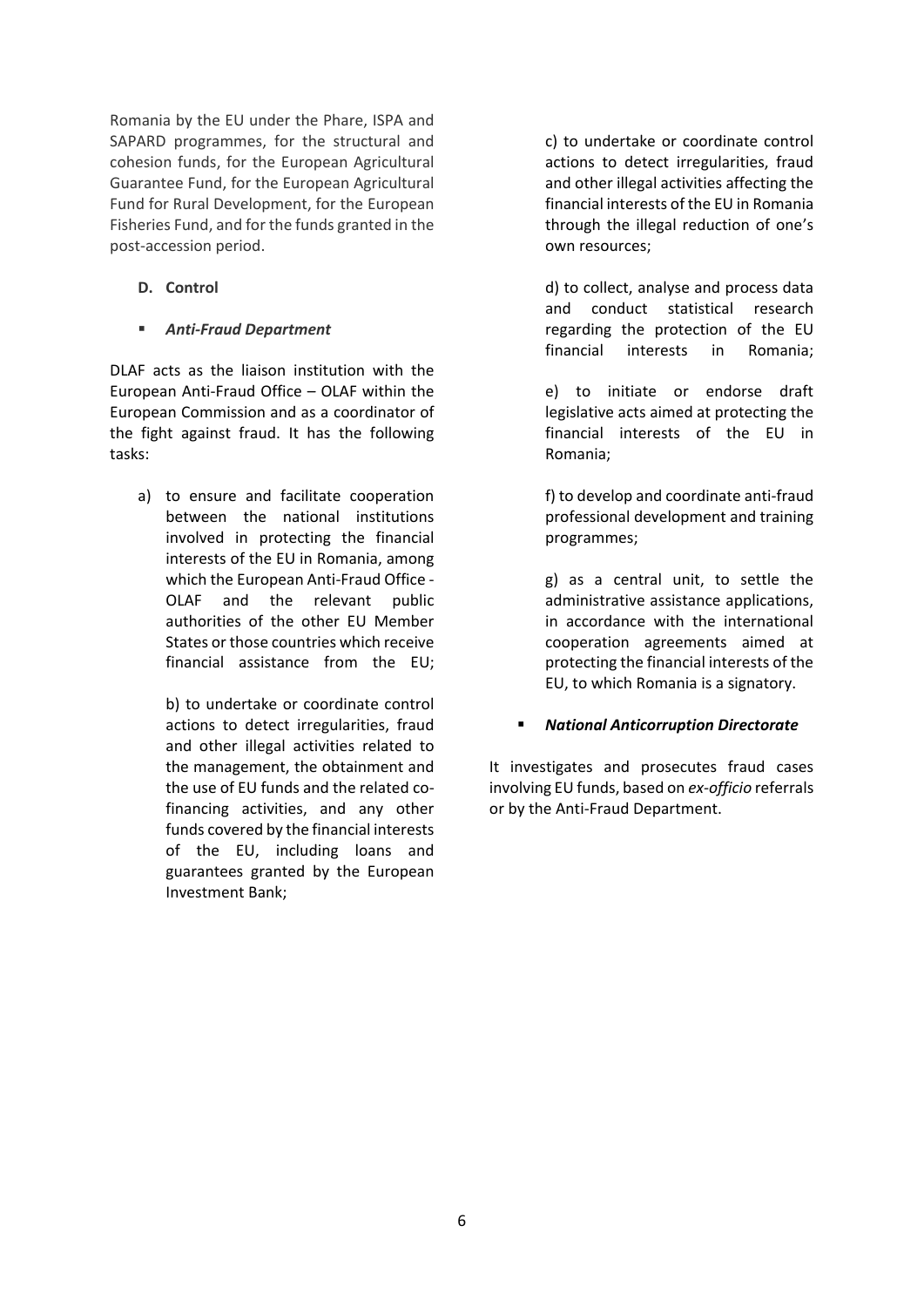# **The relation between** *irregularity – suspected fraud – fraud.*  **Fraud systems and indicators**

*Irregularity: any deviation from the lawfulness, regularity and conformity with the national and/or European provisions and the provisions of contracts or other commitments legally undertaken based on these provisions, resulting from an act or an omission of the beneficiary or the competent authority in managing EU funds, which affected or may affect the EU budget/the budgets of the international public donors and/or the national public funds related thereto through an amount unduly paid.* 

*Financial correction: an administrative measure taken by the competent authorities consisting in excluding the expenses for which an irregularity was found from the EU funding and/or national public funding;*

*Suspected fraud (intentional irregularity): an irregularity giving rise to the initiation of administrative or judicial proceedings in order to establish the presence of intentional behaviour, in particular fraud.*

*Fraud: an offense committed in relation to obtaining or using EU funds and/or related national funds, incriminated by the Criminal Code or other special laws*



According to the analyses conducted so far, the most common cases of *irregularities* in EUfunded projects, having generated either administrative controls sanctioned with financial corrections or, further on, suspected fraud referred for investigation to the competent bodies, are found in the **public procurement process.** 

According to the information submitted to IPP by the Managing Authorities, out of the **17,034 financing contracts signed** between 2011 and 2014, in **17.4% of the contracts (2,977)**  *irregularities* **were detected in public procurement carried out by the beneficiaries and** *financial corrections* **were applied amounting to over 230 million EUR.**

#### *Irregularities – financial corrections*

The most common causes for which irregularities were found and sanctions were applied in the form of financial corrections in the case of procurement carried out under projects financed by structural funds were as follows:

#### **1. Discriminatory and restrictive selection criteria (73%);**

The most common mistake the contracting authorities make (according to the findings reports) is that they establish unlawful award criteria/assessment factors – the findings reports contain various expressions (restrictive qualification criteria, restrictive requirements, requirements likely to restrict the participation of economic operators in the tender, disproportionate requirements, etc.). The corrections applied to this type of irregularity provided for in GEO No 66/2011 (point 1.6 of the *Annex* of the GEO) amount to 25% of the contract value, and it may decrease to 5%, depending on the seriousness; in practice, the most common examples of criteria regarded as illegal are those related to the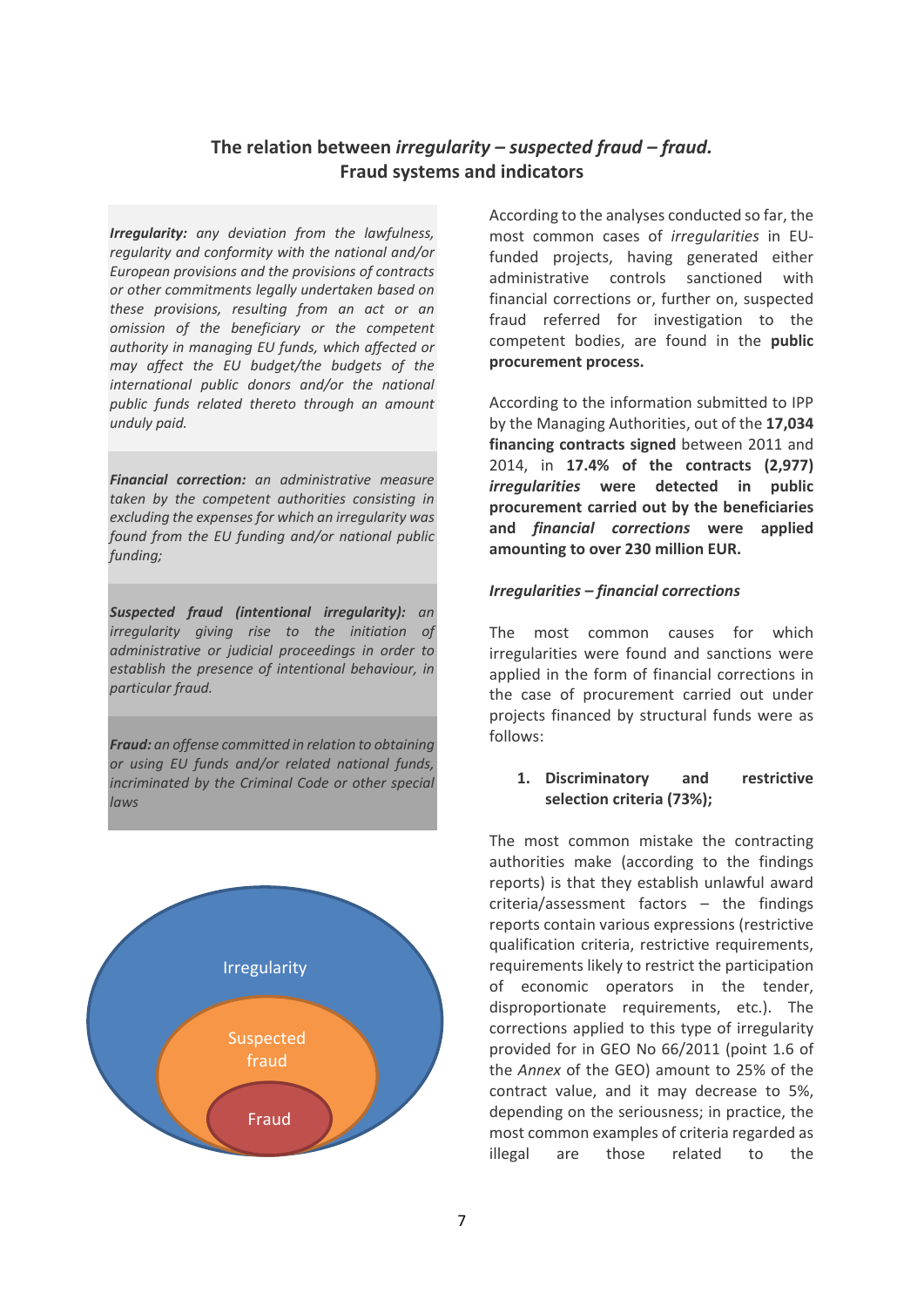experience/qualifications required from the bidder.

# **2. Insufficient reasons to justify a**  *negotiated procedure without publication of a contract notice* **(12%)**

The irregularity provided for in the *Annex* of GEO No 66/2011 (point 1.3) is punishable by up to 100% of the value of *additional* contracts, where their percentage exceeds the original contract value set as a limit by the national and Community public procurement laws, with up to 25% correction rate, where the total value of additional contracts (addenda) without complying with the national public procurement laws does not exceed the percentage of the original contract value set as a limit by the national and Community laws.

# **3. Failure to comply with the principles of transparency (6%)**

The failure to comply with the requirements on ensuring adequate levels of publicity and transparency (Criterion 2.1 in the *Annex*) shall be sanctioned with a 25% financial correction of the contract value in question.

# **4. Failure to demonstrate the unpredictability of actions having generated addenda/additional contracts (6%)**

This criterion subsumes the situation described in point 2 above, namely the irregularity consisting in *the award of procurement contracts (addenda) for additional service works or goods without applying a competitive procedure, without meeting the conditions laid down in the national and Community laws, including in the absence of extreme urgency determined by unforeseeable events or in the absence of unforeseeable circumstances.*

The financial corrections applicable to this type of irregularity range from 100% to 25%, depending on the seriousness of the irregularity.

**5. Failure to request clarifications on the unusually low price (3%)**

This criterion does not appear as such in the Annex of GEO No 66/2011 or in GD No 875/2011 approving the implementing rules; however, it was stated as a criterion based on which the Managing Authorities found irregularities and applied financial corrections.

Other criteria based on which irregularities were found and financial corrections were applied are as follows: *failure to comply with the principle of equal treatment of operators, single source award procedure, qualification criteria used as assessment factors.*

In terms of the *types of contracts* in which irregularities were most common, statistics show an increased incidence of irregularities for: *works contracts* (62%), *contracts for audit services (14%), and contracts for designing activities (7%).* 

# *Suspected fraud*

Out of the 2,977 irregularities reported by the Managing Authorities during the period under review, approximately 18% (532) of the cases were formulated as *suspected fraud* and submitted to DLAF.

The *intention* of the beneficiary to commit an irregularity is the key-element in determining those cases where there is potential for fraud involving EU funds. Therefore, **an irregularity gives rise to the initiation of administrative or judicial proceedings at national level in order to establish the presence of intentional behaviour, in particular** *fraud* (according to Commission Regulation No 1828/2006).

The competent authorities in managing EU funds are required to complete a form called *Suspected irregularity/Suspected fraud* for all findings with financial implications and to submit it to DLAF. The model form is included in *Annex 2* of GD No 875/2011 and its main headings refer to the following:

- *Source/date of the first information leading to the conclusion that there is a suspected irregularity* (Managing Authority/Intermediate Body/final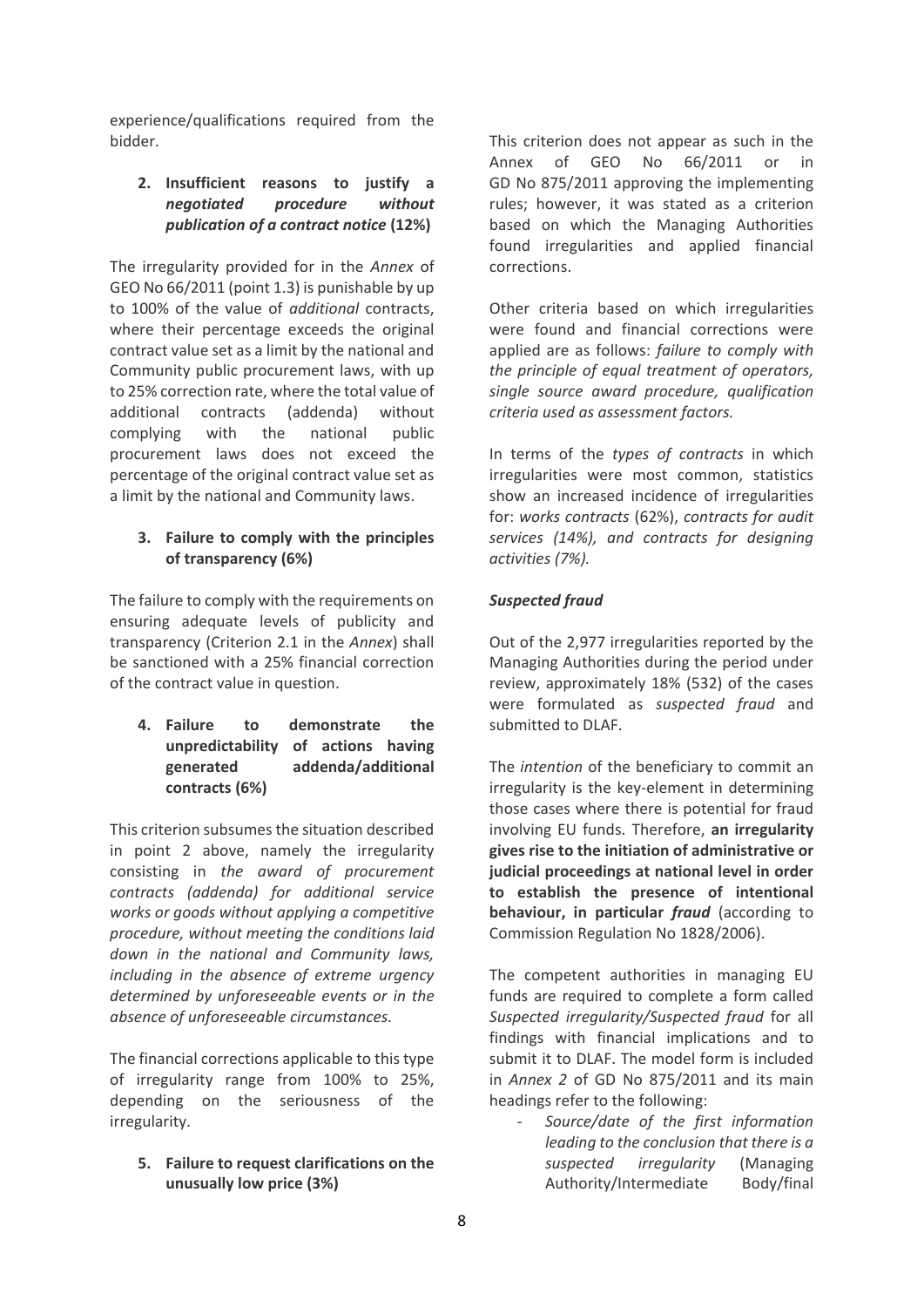beneficiary/Certifying and Paying Authority/Audit Authority/European Commission/DLAF/OLAF/individual);

- *How a possible irregularity is discovered* (spot checks, audit missions, control missions, whistleblowing)
- *Type of suspected irregularities (intentional/unintentional/single/syste mic irregularity*)
- Description of the suspected *irregularity (excess/undue payment, payment of ineligible expenses, breach of statutory provisions on procurement, breach of working procedures*)
- *Type of expense* (e.g. staff expenses, material expenses, work-related expenses, etc.)
- *Amount suspected to be unduly paid*

# *Fraud – fraud indicators*

Out of the 532 suspected fraud submitted to DLAF by the competent authorities in managing EU funds, 321 were forwarded as *fraud referrals* to the criminal investigation bodies (namely, the National Anticorruption Directorate). The number of cases prosecuted for **fraud involving EU funds** by the National Anticorruption Directorate in 2014 was **52** – on average, *only 10% of suspected fraud reported by the competent authorities in managing EU funds underlie cases prosecuted on charges of fraud involving EU funds.*

As regards **fraud in public procurement contracts**, there are **16 common fraud schemes** (with related indicators) provided for in the COCOF Guideline and GD No 875/2011 respectively.

- $\checkmark$  Corruption bribery and kickbacks
- $\checkmark$  Undisclosed conflicts of interest
- $\checkmark$  Bid rigging (courtesy bidding, bid suppression, bid rotation, market sharing)
- $\checkmark$  Discrepant bids
- $\checkmark$  Manipulating specifications
- $\checkmark$  Disclosing data on the bidding
- $\checkmark$  Manipulating bids
- $\checkmark$  Unjustified single source awards
- $\checkmark$  Splitting purchases
- $\checkmark$  Combining contacts
- $\checkmark$  Cost mischarging
- $\checkmark$  Manipulating prices
- $\checkmark$  Failure to meet contract specifications
- $\checkmark$  False, duplicate or inflated invoices
- $\checkmark$  Dummy service providers
- $\checkmark$  Product substitution

As regards *fraud indicators*, for each of the 16 fraud schemes, *Annex 1* to the Implementing Rules currently contains examples of such signs/indicators, and other information such as *warning signals:*

# **Corruption – bribery and kickbacks**

*Indicators*: unjustified favourable treatment shown to a contractor by a contracting officer within a period of time.

# **Undisclosed conflicts of interest**

*Indicators*:

- Inexplicable or exceptional bias of a particular contractor or seller;
- Continued acceptance of high-priced and poor-quality works;
- The contracting officer fails to submit or complete the statement on the conflicts of interest;
- The contracting officer refuses to hand over the responsibilities related to the contract in question and take over other similar responsibilities;
- The contracting officer conducts a parallel activity.

# **Bid rigging**

### *Indicators:*

- The winning bid is too high-priced compared to cost estimates, published price lists, similar works or services or industry-wide averages and fair market prices;
- All bidders maintain their prices high:
- Prices drop when a new bidder joins the tender;
- Rotation of winning bidders by region, type of activity and type of works;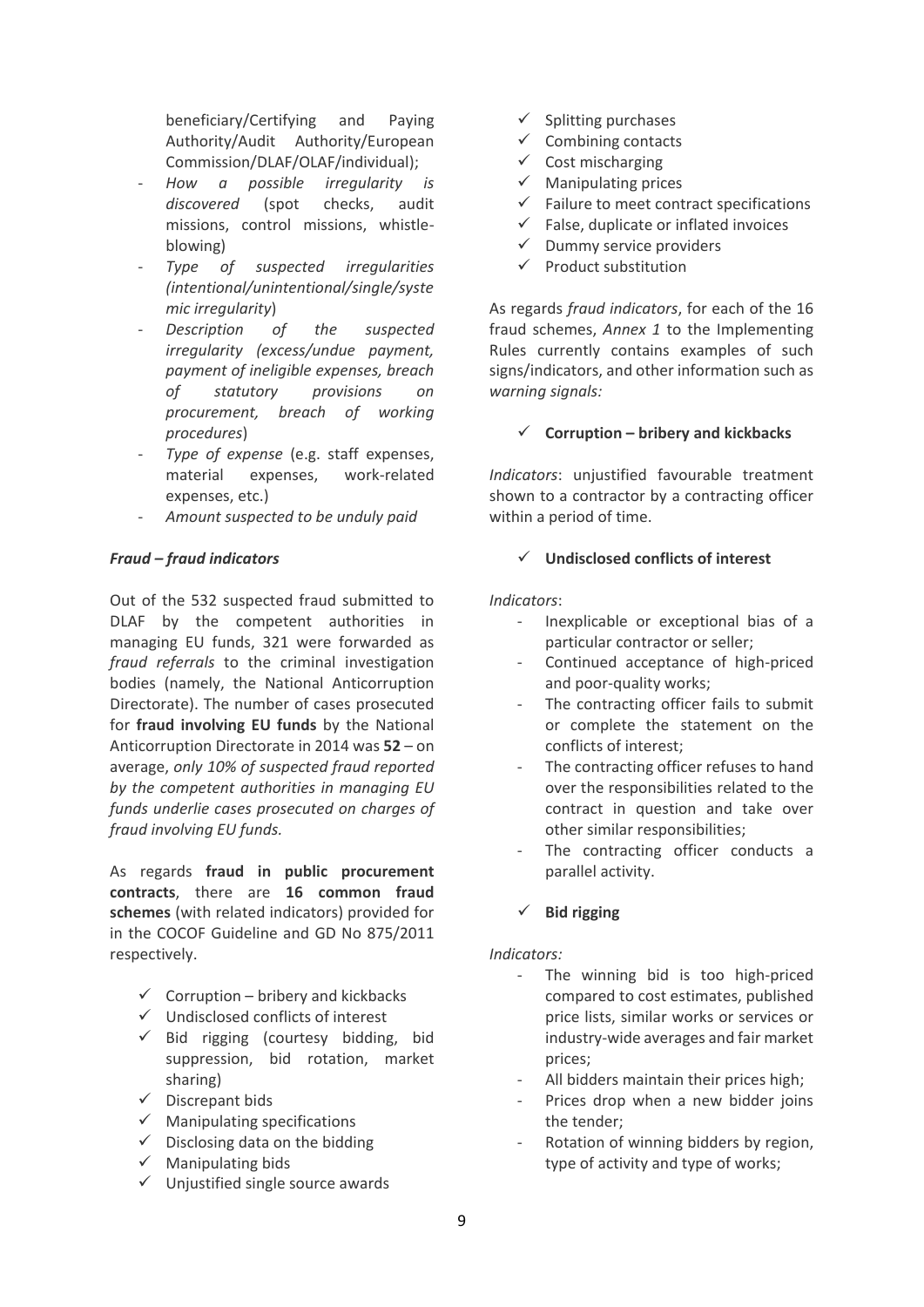- Rejected bidders are engaged as subcontractors;
- Unusual configuration of bids (e.g. exact percentages separate the bids, the winning bid is slightly below the acceptable price threshold, fits exactly the allocated budget, is too high, too close, the difference is disproportionate, the amounts are rounded, incomplete, etc.)
- Apparent connections between bidders, such as common addresses, staff or phone numbers;
- The contractor's bid includes subcontractors competing for the main contract;
- Qualified contractors suppress the bid and become subcontractors or the lowest price bidder withdraws and becomes a subcontractor;
- Some companies always bid against each other, while others never do;
- Rejected bidders cannot be found on the Internet or the nomenclatures of companies, they have no addresses (dummy companies)

# **Discrepant bids**

### *Indicators:*

- Seemingly low bid for particular activities;
- Following the award of the contract, the requirements for activities are modified or eliminated;
- The activities for which bids are submitted differ from the actual contract;
- The bidder is closely connected to the procurement staff or participated in the drafting of the specifications.

# **Manipulating specifications**

### *Indicators:*

- Only one bidder or a few bidders respond to the calls for proposals;
- There are similarities between the specifications and the products or services of the winning contractor;
- Complaints are received from the other bidders;
- Specifications are significantly narrower or broader than in previous calls for proposals;
- Unusual or unreasonable specifications;
- High number of contracts awarded to a single supplier;
- Socialization or personal contacts between the contracting staff and the bidders throughout the award procedure;
- The buyer defines an item using a brand name rather than a generic description without using the phrase *or equivalent* or without justifying the need in terms of technical incompatibility;

# **Disclosing data on the bidding**

### *Indicators:*

- Ineffective control measures of award procedures, unjustified shortening of legal time limits;
- The winning bid has a price slightly lower than the following low price bid;
- Some bids are opened in advance;
- Bids are accepted after the expiry of the deadline;
- The bidder having submitting the bid after the expiry of the deadline is declared the winner;
- All bids are rejected and the contract is re-bid;
- The winning bidder communicates privately with the contracting staff (email or other means) during the award procedure.

# **Manipulating bids**

### *Indicators:*

- Complaints from the bidders;
- Poor control methods and inadequate bidding procedures;
- Indications of bids having been modified following submission;
- Some bids are cancelled for errors;
- A qualified bidder is disqualified for questionable reasons;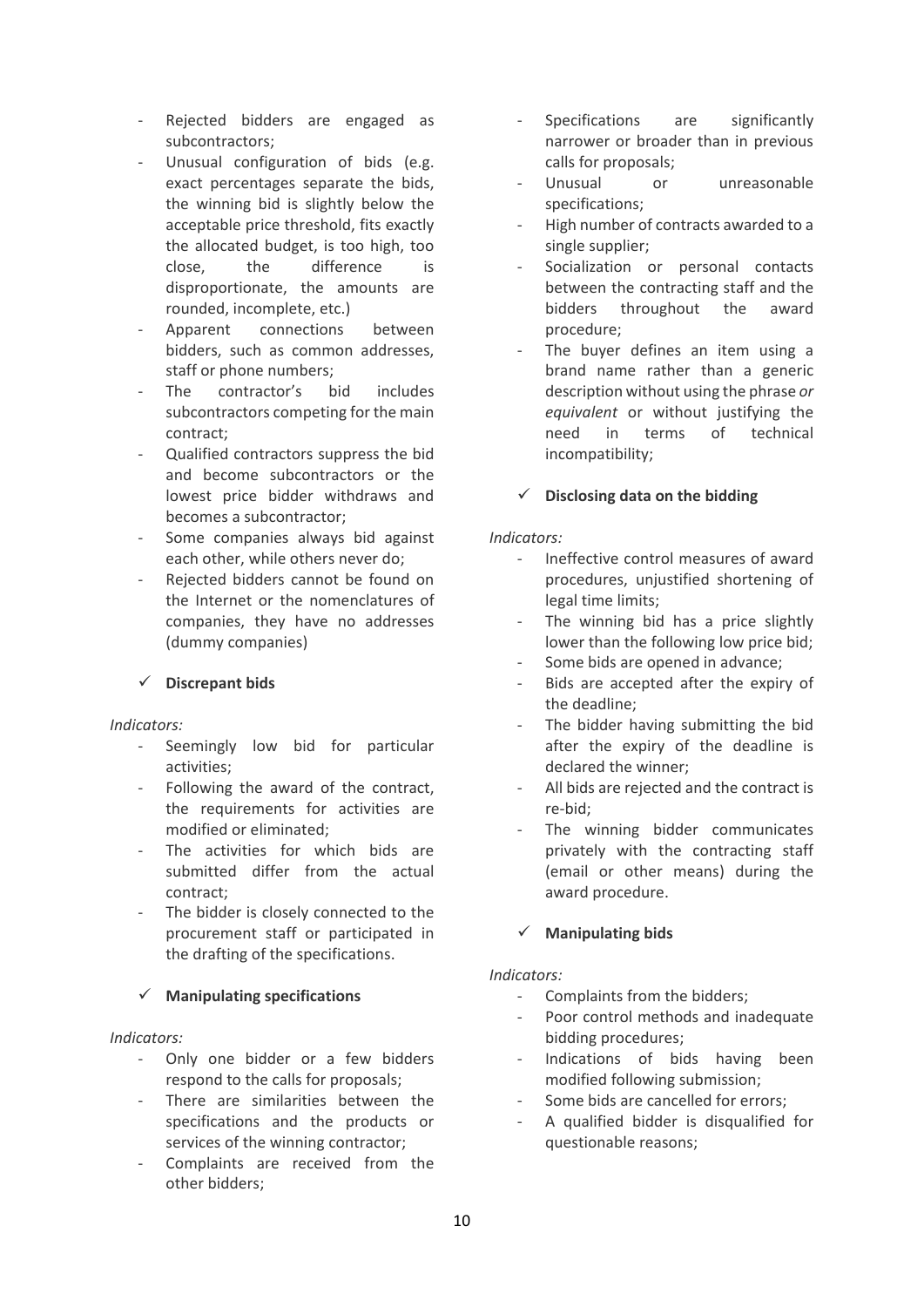The activity is not re-bid although the number of bids received is smaller than the minimum required.

# **Unjustified single source awards**

### *Indicators:*

- Awards in favour of a single bidder at prices above or slightly below the competitive bidding thresholds;
- Public procurement previously conducted on competitive terms became uncompetitive;
- Splitting purchases so as to avoid the competitive bidding threshold;
- The call for proposals is submitted to a single service provider.

# **Splitting purchases**

### *Indicators:*

- Two or more consecutive and similar procurement from the same contractor, the value of which is slightly below the competitive bidding thresholds or the limit allowing management staff to conduct investigations;
- Unjustified splitting of purchases, for example, separate contracts for labour and materials, each with a value below the bidding thresholds;
- Consecutive procurement with values immediately below the thresholds.

### **Combining contracts**

### *Indicators:*

- Similar invoices submitted for different activities or contracts;
- The contractor invoices more than one activity for the same period.

# **Cost mischarging**

### *Indicators:*

- Unusual or excessive amounts charged for labour;
- The amounts charged for labour are not reflected in the progress of works provided for in the contract;
- Apparent changes to timesheets;
- No timesheets available;
- Same costs for materials are charged in several contracts;
- Indirect costs are charged as direct costs.

# **Manipulating prices**

### *Indicators:*

- The contractor refuses/postpones or is unable to provide supporting documents for the costs;
- The contractor provides inaccurate or incomplete documents;
- The pricing information is no longer valid;
- High prices compared to similar contracts, price lists or industry-wide averages.

# **Failure to meet contract specifications**

### *Indicators:*

- Discrepancies between the results of tests and inspections, on the one hand, and the contract terms and specifications, on the other hand;
- Lack of testing/inspection certificates or documents;
- Low quality, poor performance and high number of complaints.

### **False, duplicate or inflated invoices**

### *Indicators:*

- The goods or services invoiced are not in stock or cannot be located;
- No acknowledgments of receipt for particular goods or services invoiced;
- The purchase orders for particular goods or services invoiced are questionable or inexistent;
- The records of the contractor do not show if the works were completed or the required expenses were made;
- The invoicing prices, amounts, item descriptions or data exceed or do not match the contract provisions, the purchase order, stock cards, inventory or production reports;
- Multiple invoices with identical amounts, numbers, and data;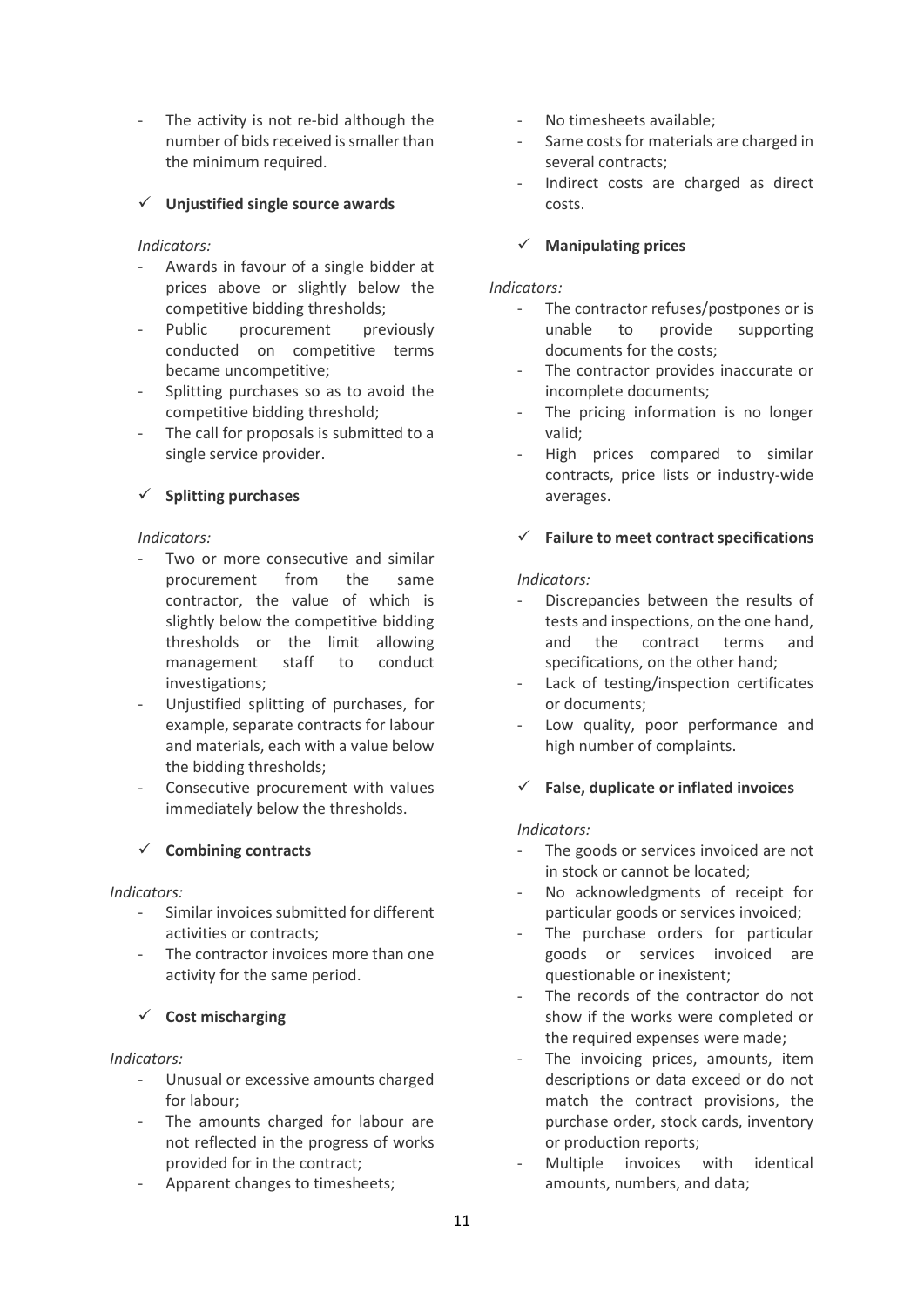- Cascade subcontracting;
- Cash payments;
- Payments to offshore companies.

#### **Dummy service providers**

#### *Indicators:*

- The service provider cannot be found in the nomenclatures of companies, on the Internet, Google or other search engines;
- The address of the service provider cannot be found;
- The address or phone number of the service provider are incorrect;
- An offshore company is used.

### **Product substitution**

#### *Indicators:*

- Unusual or generic packaging: packaging, colours or design different from the rules;
- Discrepancy between the expected and the actual appearance;
- The product identification numbers differ from the published numbers or the catalogue numbers or the numbering system;
- Number of failures recorded during testing or in service above average, early replacements or high maintenance and repair costs;
- Certificates of conformity signed by unqualified or unauthorized persons;
- Significant differences between estimated and actual costs for materials;
- The contractor failed to comply with the schedule, but he recovers quickly the delays;
- Unusual serial numbers or removed: serial numbers not matching the numbering system of the genuine product;
- The numbers or descriptions of the invoice or inventory items do not match the purchase order data.

#### **DIFFERENCE BETWEEN IRREGULARITY AND FRAUD**

An **irregularity** is committed unintentionally. **Fraud** is an irregularity committed intentionally.

**DIFFERENCE BETWEEN SUSPECTED FRAUD AND FRAUD**

**Suspected fraud** contains a subjective element from the beginning.

In order to become suspected fraud, there must be a reference to the notification of the Prosecutor's Office or a court case pending.

**Fraud** is related to criminal matters: an administrative sanction means no fraud!!!

**Suspected fraud** only becomes **fraud** after the court of justice has delivered its ruling!!!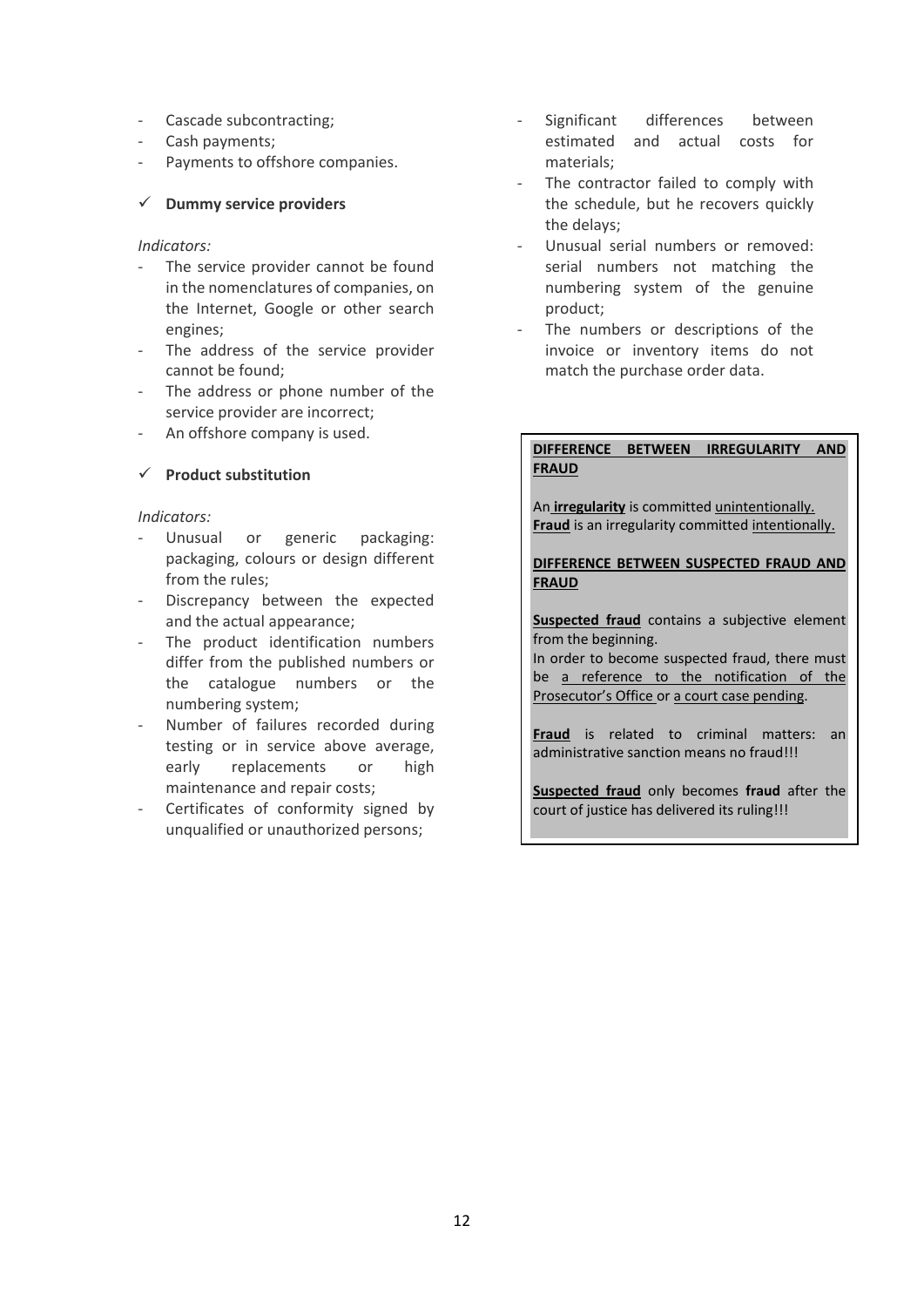*Useful contacts of the competent authorities in the field:*

# *Managing Authority for the Sectoral Operational Programme Human Resources Development*

Address: Tower Center, Bd. Ion Mihalache, nr. 15-17, Sector 1, Bucharest. Tel: 0372614417, 0372614360 Fax: 0372.838.502 Email: [posdru@fonduri-ue.ro](mailto:posdru@fonduri-ue.ro) Website: www.fonduri-ue.ro/posdru

#### **North-East Regional Intermediate Body**

Address: Bd. Republicii nr. 12, Piatra Neamţ, post code 610005, Neamţ County Tel: (+40 233) 231 950, 0233/23.19.56, 0233/23.19.57 Fax: (+40 233) 231 950, 0233/23.19.56, 0233/23.19.57 Email: [office@fsenordest.ro](mailto:office@fsenordest.ro) Website: [www.fsenordest.ro](http://www.fsenordest.ro/)

#### **South-East Regional Intermediate Body**

Address: Piata Independentei nr. 1, 3rd and 5<sup>th</sup> floors, Brăila, Brăila County Tel: (+40 239) 613 301, (+40 239) 610 749 Fax: (+40 239) 613 301 Email: [office@fsesudest.ro](mailto:office@fsesudest.ro) Website: [www.fsesudest.ro](http://www.fsesudest.ro/)

#### **South-Muntenia Regional Intermediate Body**

Address: Str. Portului nr. 2A, Călăraşi, Călăraşi **County** Tel: (+40 242) 314 048, (+40 242) 314 042 Fax: (+40 242) 314 431 Email: [oirposdrusm@fsesudmuntenia.ro](mailto:oirposdrusm@fsesudmuntenia.ro) Website: [www.fsesudmuntenia.ro](http://www.fsesudmuntenia.ro/)

#### **South-West Oltenia Regional Intermediate Body**

Address: Str. Traian Demetrescu nr. 14, Craiova, Dolj County Tel: (+40 351) 442 203 Fax: (+40 351) 442 202 Email: [office@oirsvfse.ro](mailto:office@oirsvfse.ro) Website: [http://www.oirsvfse.ro](http://www.oirsvfse.ro/)

### **West Regional Intermediate Body**

Address: Str. M. Kogălniceanu nr. 1, Timişoara, post code 300125, Timiş County Tel: (+40 256) 293 686 Fax: (+40 356) 080 248 Email: [fsevest@oirposdru-vest.ro](mailto:fsevest@oirposdru-vest.ro) Website:<http://www.oirposdru-vest.ro/>

#### **North-West Regional Intermediate Body**

Address: Bd. 21 Decembrie 1989 nr. 58, 2nd floor, Cluj-Napoca, Cluj County Tel: (+40 264) 402594, (+40 264) 403 054, (+40 264) 402 592, (+40 264) 530 191, (+40 264) 402 593 Fax: (+40 264) 402 591, (+40 264) 530 191, (+40 264) 402 592 Email: [office@runv.ro](mailto:office@runv.ro) Website: [www.runv.ro](http://www.runv.ro/)

#### **Central Regional Intermediate Body**

Address: Str. Nicolae Titulescu nr. 10D, Alba Iulia, post code 510096, Alba County Tel: (+40 0358) 401 656 Fax: (+40 0358) 401 655 Email: [posdru@oirposdrucentru.ro](mailto:posdru@oirposdrucentru.ro) Website: [www.oirposdrucentru.ro](http://www.oirposdrucentru.ro/)

#### **Bucharest-Ilfov Regional Intermediate Body**

Address: Bd. Carol I nr. 34-36, 7<sup>th</sup> floor, Sector 2, Bucharest Tel: (+40 21) 319 12 80; (+40 21) 319 12 81 Fax: (+40 021) 313 42 43 Email: [office@oiposdrubi.ro](mailto:office@oiposdrubi.ro) Website: [www.oiposdrubi.ro](http://www.oiposdrubi.ro/)

#### *Managing Authority for ROP (MA ROP)*

Ministry of Regional Development and Public Administration Address: Str. Apolodor nr. 17, Bucharest, Sector 5 Tel:(+40 37) 211 14 09 Email: [info@mdrap.ro](mailto:info@mdrap.ro) Website: [www.mdrap.ro](http://www.mdrap.ro/)

#### **North-East Regional Development Agency (North-East RDA)**

Address: Str. Lt. Draghescu nr. 9, Piatra Neamt, Neamt County, post code 610125 Tel: 0233 224167 Fax: 0233 218071 Email: [info@adrnordest.ro](mailto:info@adrnordest.ro) Website: [www.inforegionordest.ro](http://www.inforegionordest.ro/)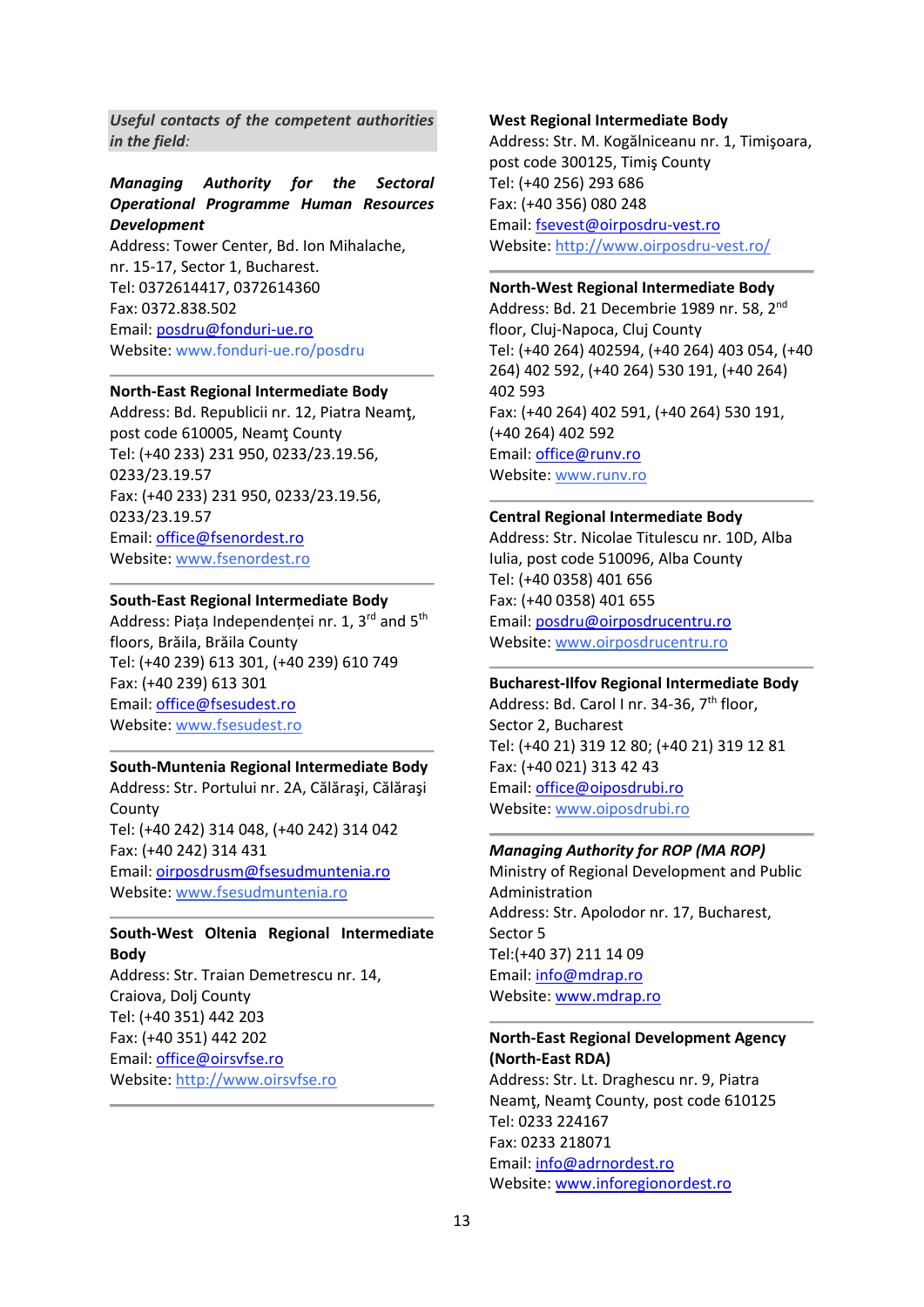# **South-East Regional Development Agency (South-East RDA)**

Address: Str. Anghel Saligny nr. 24, Brăila, Brăila County, post code 810118 Tel: 0339 401018 Fax: 0339 401017 Email: [adrse@adrse.ro](mailto:adrse@adrse.ro) Website: [www.adrse.ro](http://www.adrse.ro/)

# **South-Muntenia Regional Development Agency (South-Muntenia RDA)**

Address: Str. General Constantin Pantazi nr. 7A, post code 910164, Călărași Tel: 0242 331769 Fax: 0242 313167 Email: [office@adrmuntenia.ro](mailto:office@adrmuntenia.ro) Website: [www.adrmuntenia.ro](http://www.adrmuntenia.ro/)

# **South-West Oltenia Regional Development Agency (South-West Oltenia RDA)**

Address: Aleea Teatrului nr. 1, Craiova, Dolj County, post code 200402 Tel: 0251 411869/0251418240/0251414904 Fax: 0351463966/0351463967 Email: [office@adroltenia.ro](mailto:office@adroltenia.ro) Website: [www.adroltenia.ro](http://www.adroltenia.ro/)

# **West Regional Development Agency (West RDA)**

Address: Str. Proclamaţia de la Timişoara nr. 5, Timişoara, Timiş County, post code 300054 Tel: 0256 491923, Fax :0256 491981 Email: [office@adrvest.ro](mailto:office@adrvest.ro) Website: [www.adrvest.ro](http://www.adrvest.ro/)

#### **North-West Regional Development Agency (North-West RDA)**

Address: Radaia Village, Baciu Commune, Cluj **County** Tel: 0264 431550 Fax: 0264 439222 Email: [comunicare@nord-vest.ro](mailto:comunicare@nord-vest.ro) Website: [www.nord-vest.ro](http://www.nord-vest.ro/)

# **Central Regional Development Agency (Central RDA)** Address: Str. Decebal nr. 12, Alba Iulia, Alba County, post code 510093 Tel: 0258 818616/int. 131 Fax: 0258 818613 Email: [office@adrcentru.ro](mailto:office@adrcentru.ro) Website: [www.adrcentru.ro](http://www.adrcentru.ro/)

**Bucharest-Ilfov Regional Development Agency (Bucharest-Ilfov RDA)** Address: Str. Mihai Eminescu nr. 163-165, Sector 2, Bucharest Tel: 021 313 80 99 Fax: 021 315 96 65 Email: [contact@adrbi.ro](mailto:contact@adrbi.ro) Website: [www.adrbi.ro](http://www.adrbi.ro/)

*Managing Authority for the Sectoral Operational Programme "Increase of Economic Competitiveness" (MA SOP IEC)* Ministry of EU Funds Tel: 0372 614 408 Fax: 0372 838 502 Website:<http://www.fonduri-ue.ro/poscce/>

### *[Managing Authority for SOP Environment](http://www.posmediu.ro/continut.aspx?id=129)*

Address: Calea Şerban Vodă nr. 30-32 (access via Principatele Unite Street), Sector 4, Bucharest

# **Bacău Intermediate Body –** [Region 1 North-](http://www.posmediu.ro/bacau)[East](http://www.posmediu.ro/bacau) Address: Str. Oituz nr. 23, Bacău Email: [office.oi-BC@fonduri-ue.ro](mailto:office.oi-BC@posmediu.ro) Tel: 021/300 63 82 Fax: 0234/515 501

**Galaţi Intermediate Body –** [Region 2 South-](http://www.posmediu.ro/galati)[East](http://www.posmediu.ro/galati) Address: Str. Portului nr. 23, Galaţi Email: [office.oi-GL@fonduri-ue.ro](mailto:office.oi-GL@posmediu.ro) Tel: 0236/325 325 Fax: 0236/325 515